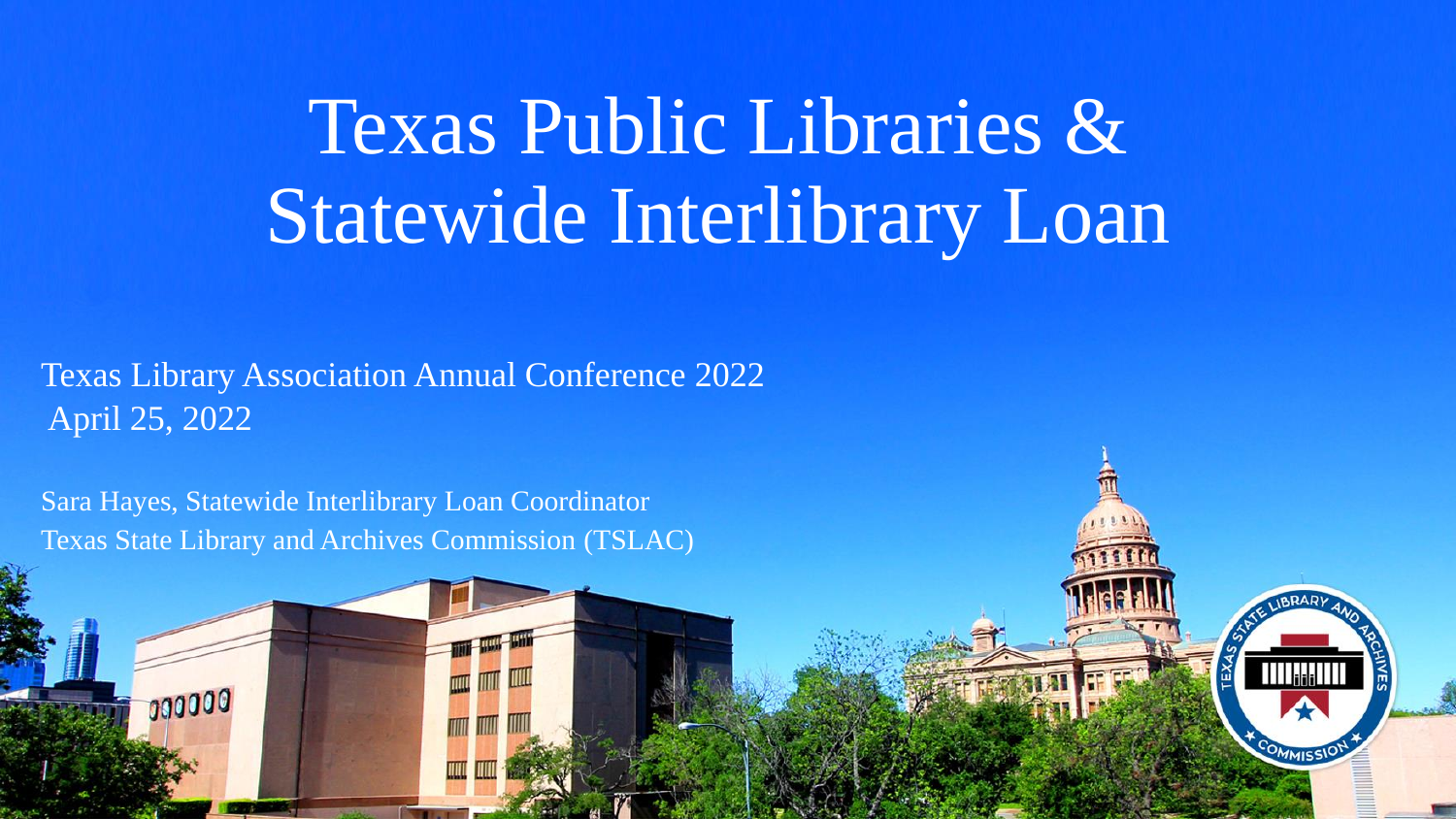

Agenda

- Welcome and introduction
- Program overview
- ILL system changes
- FY 2022 ILL Lending Reimbursement Program
- What's next and staying updated
- Questions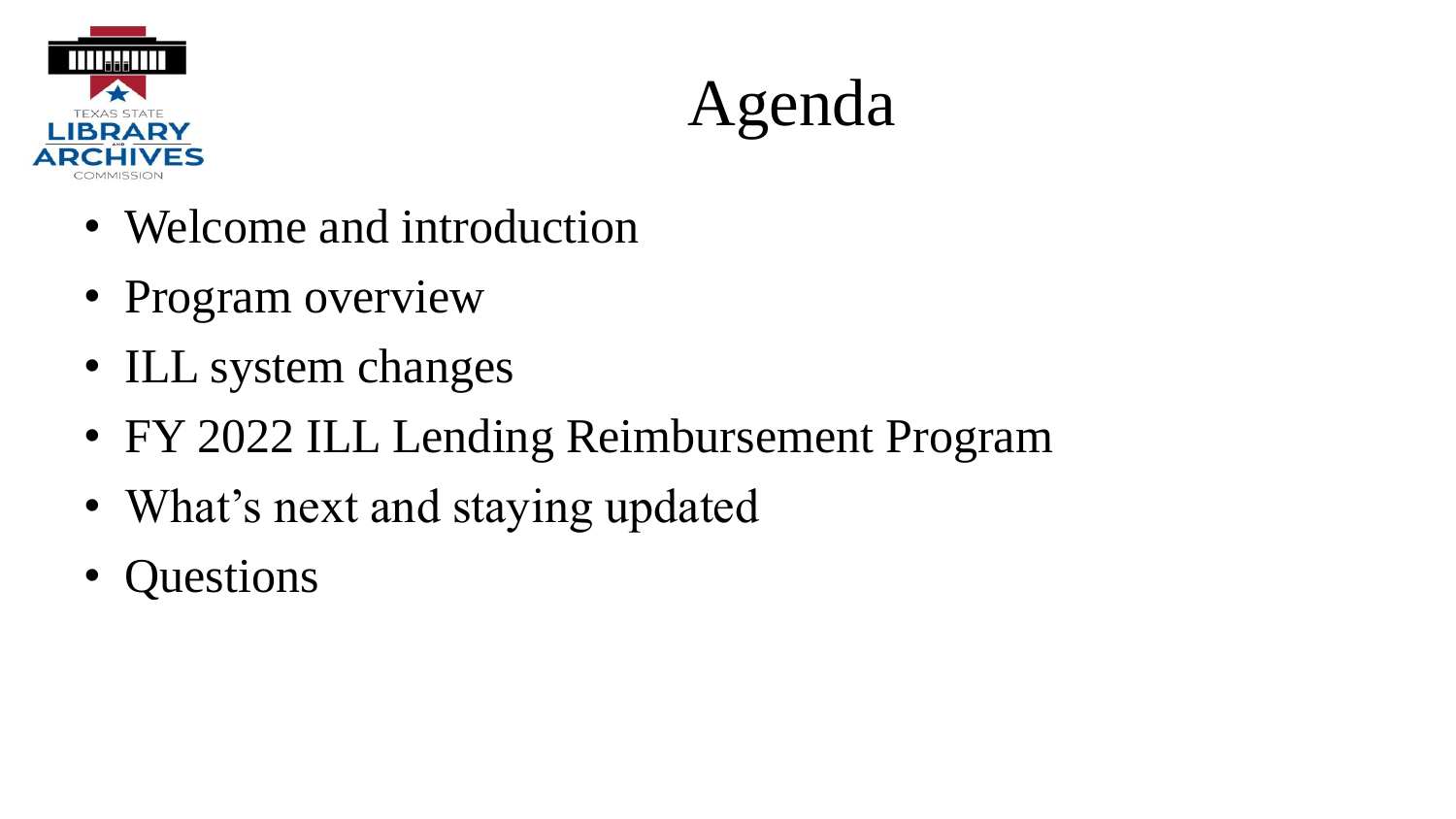

### TSLAC Resource Sharing Programs

- Statewide interlibrary loan – Accredited public libraries
- TexShare databases
	- Public and academic libraries
- TexShare cards
	- Public and academic libraries
- E-read Texas
	- Public libraries serving population under 100,000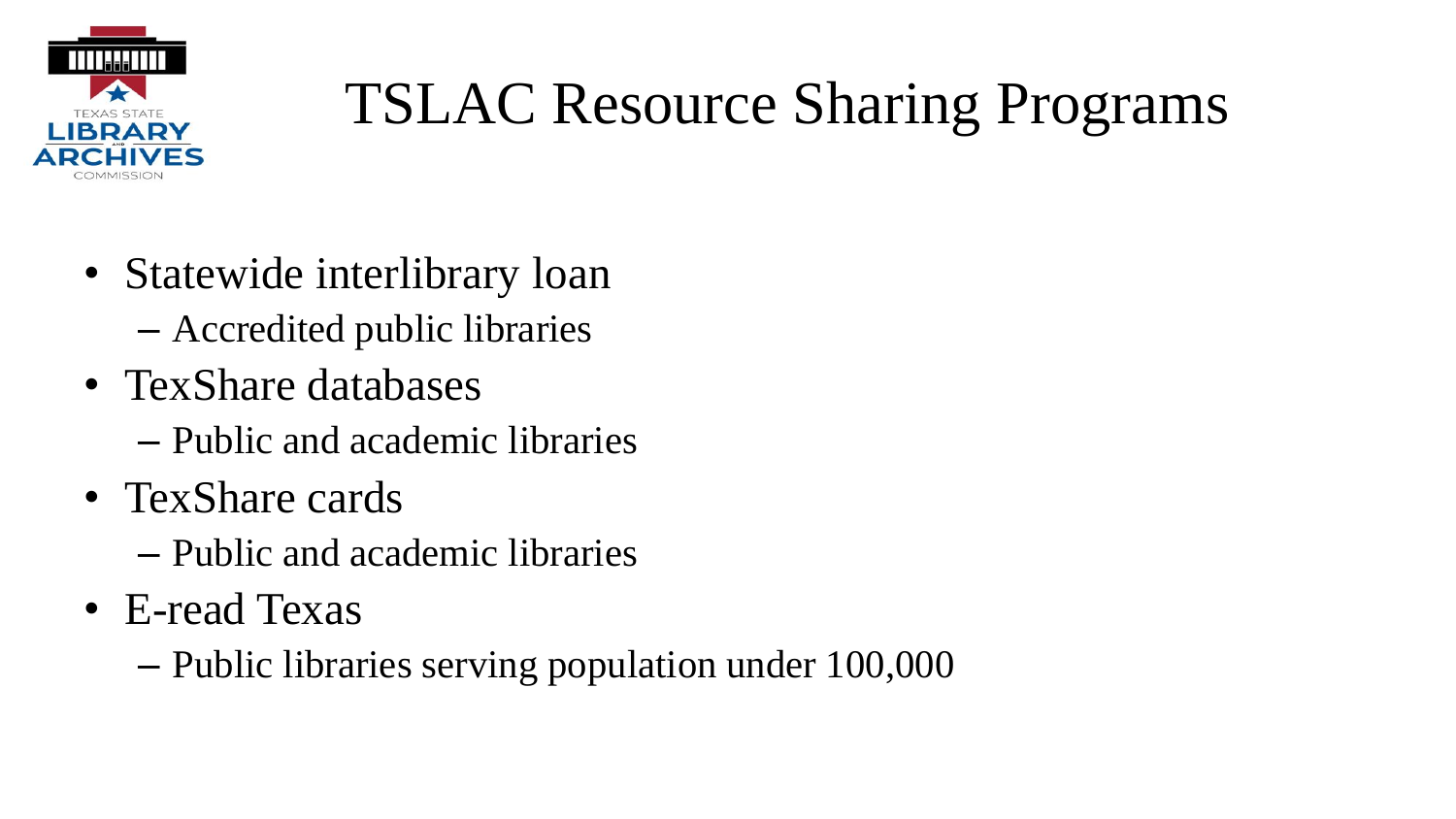

## Texas Statewide Interlibrary Loan

- Participation in statewide ILL is currently a public library accreditation criteria.
- TSLAC contracts for an ILL system (OCLC's Navigator) available to all accredited Texas public libraries with funding from the Institute of Museum and Library Studies.
- Libraries may charge patrons for return shipping on requests (\$3.82).
- Eligible libraries may participate in TSLAC's annual ILL lending reimbursement program.
- Participating libraries agree to the ILL Code for the United States, Texas ILL protocols, and locally developed policies.

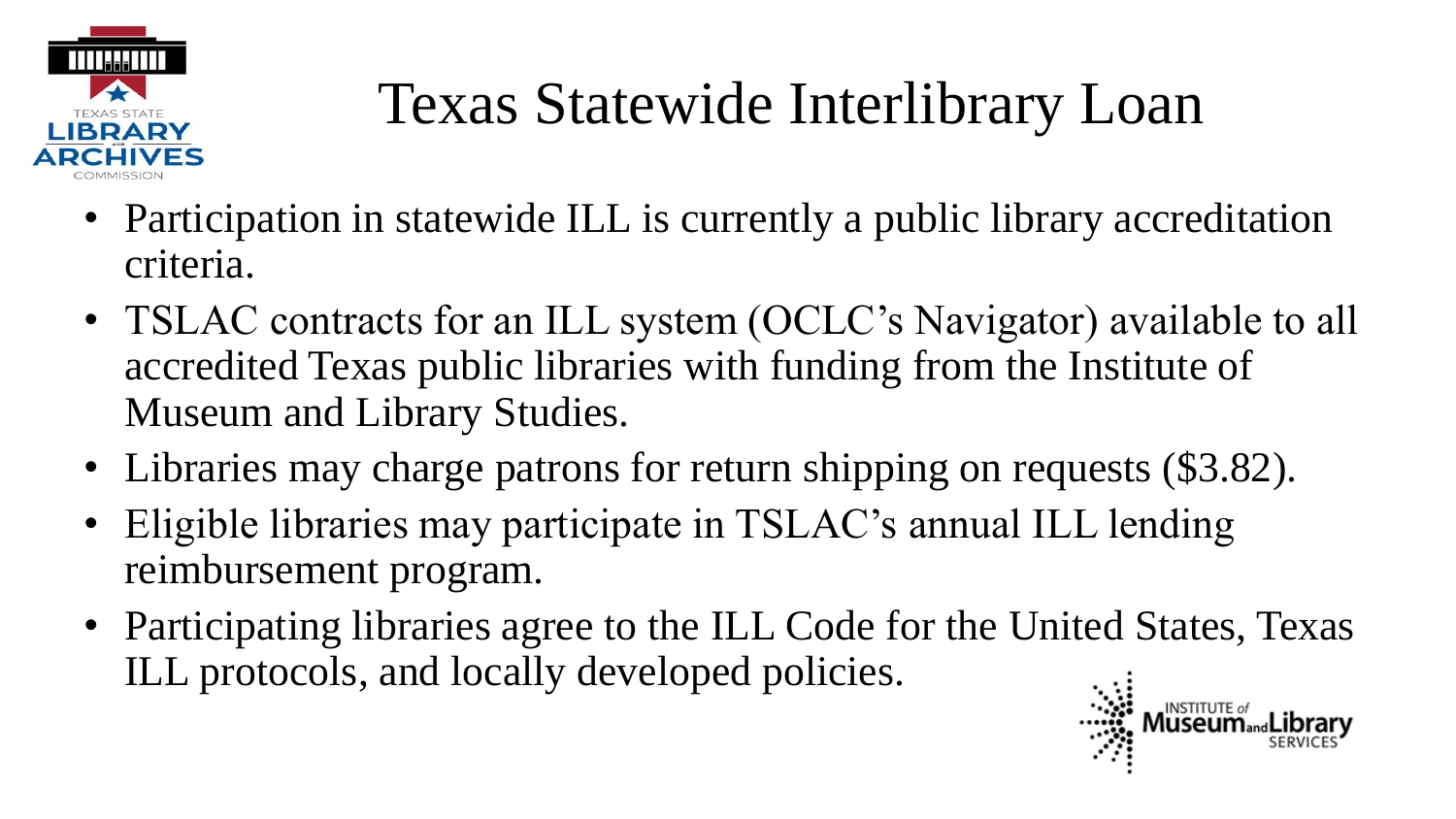

### Texas Statewide Interlibrary Loan

Values of statewide interlibrary loan include:

- Access to materials not available locally.
- Currently a Texas public library accreditation criteria.
- Cost avoidance for limited library budgets.
	- Annual ILL lending reimbursement program
	- Borrowing fee for patrons
- Shelving space may be at a premium.
- Collection development policies may influence resource availability.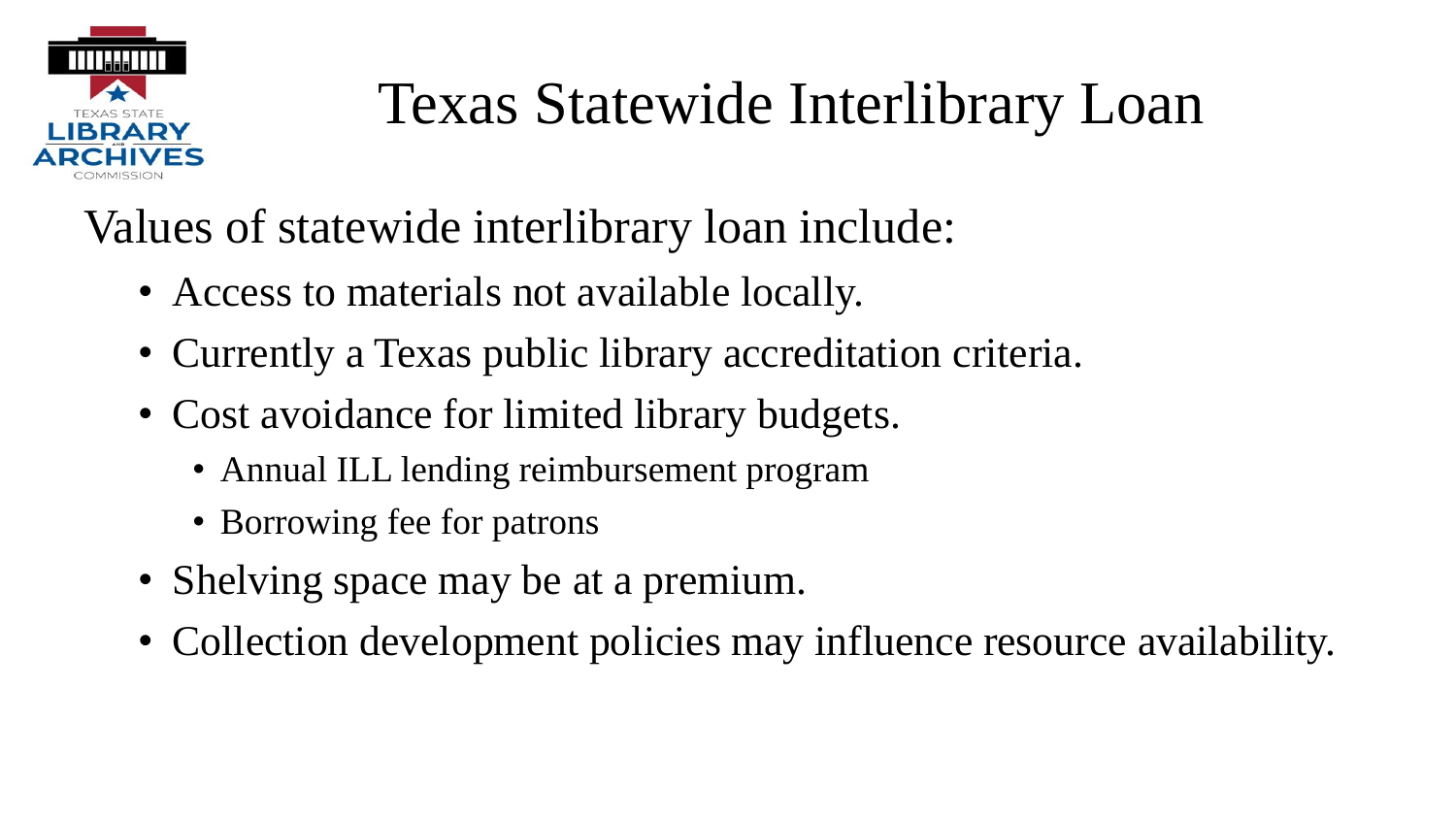

### TExpress Courier

The Texas State Library and Archives Commission (TSLAC), through federal funding from the Institute of Museum and Library Services, is able to subsidize courier subscription costs for eligible Texas libraries (currently at about 30%):

- TexShare libraries
- Accredited public libraries
- One subsidy per institution

Amigos Library Services:

[https://www.amigos.org/trans\\_amigos\\_express](https://www.amigos.org/trans_amigos_express)

[tae@amigos.org](mailto:tae@amigos.org)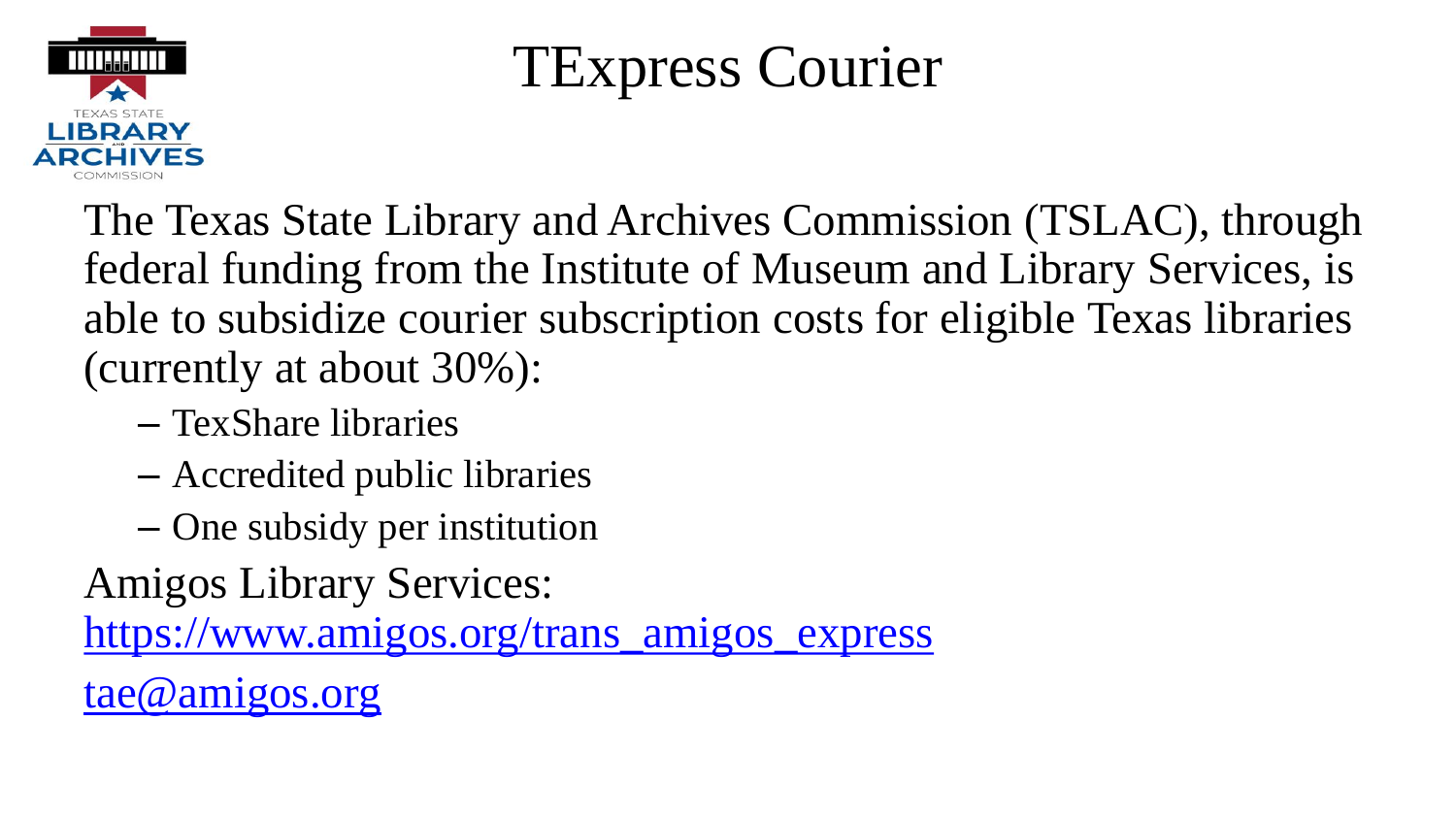

## TExpress Courier and Navigator ILL Configuration

Texas public libraries live on the statewide resource sharing system, Navigator, can configure their accounts to reflect courier status. Please use the "Report a Problem" link in your NRE account and select:

- 1. Send requests to other courier libraries exclusively.
- 2. Send borrowing requests to courier libraries first, then noncourier libraries.

You can answer "non-supply" to lending requests from non-courier libraries.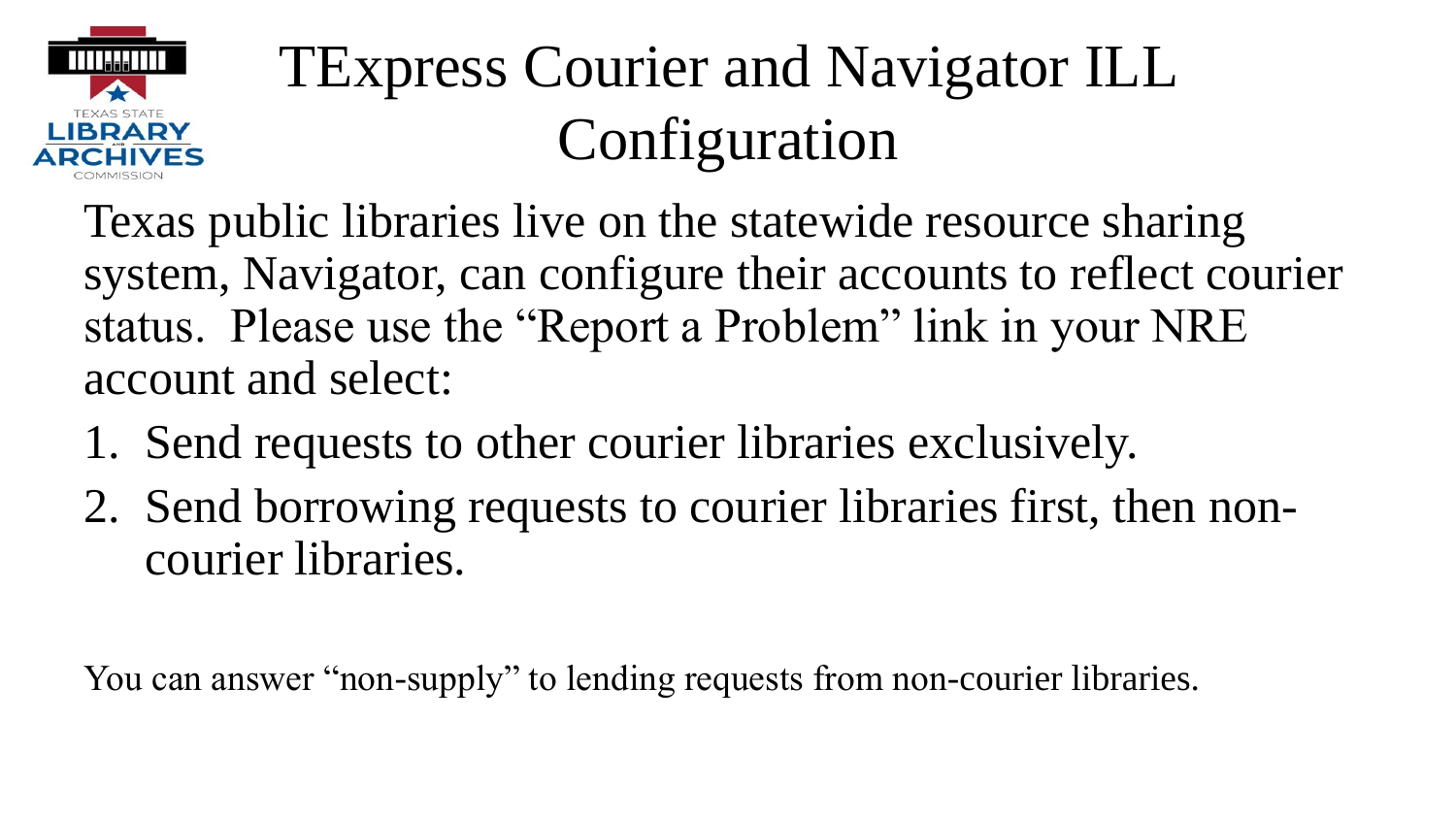

### Texas Statewide Interlibrary Loan

In an online survey conducted as a part of [TSLAC's LSTA Grants to States Implementation Evaluation FFY 2018 - FFY 2022], 338 Texas librarians indicated that among the LSTA-supported programs and services, interlibrary loan and the TexShare courier service had the highest impact for their library (1 being no/very low impact, 5 being very high impact):

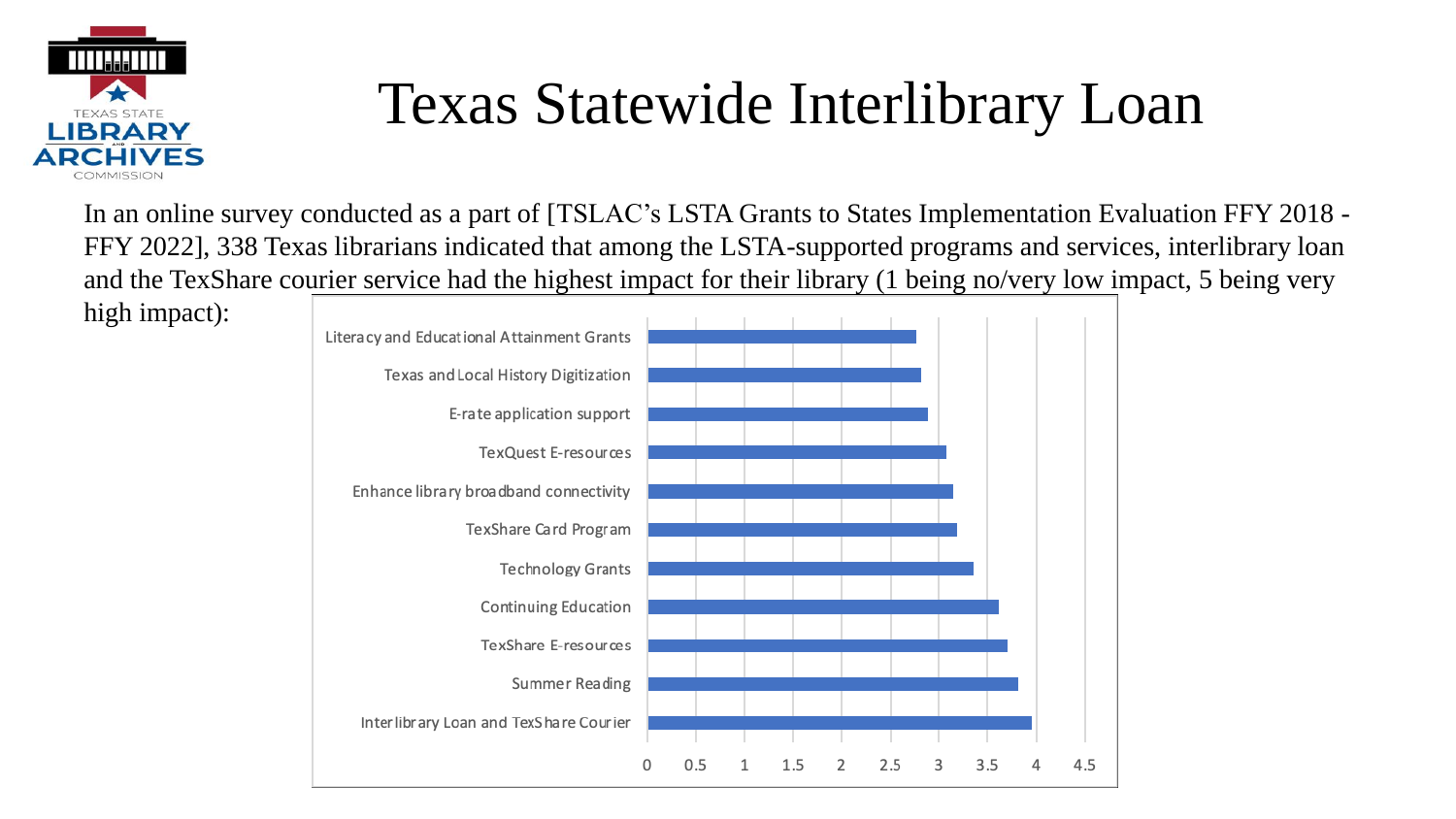

**Applying the statewide interlibrary loan program in my library has helped improve library services to the public.**

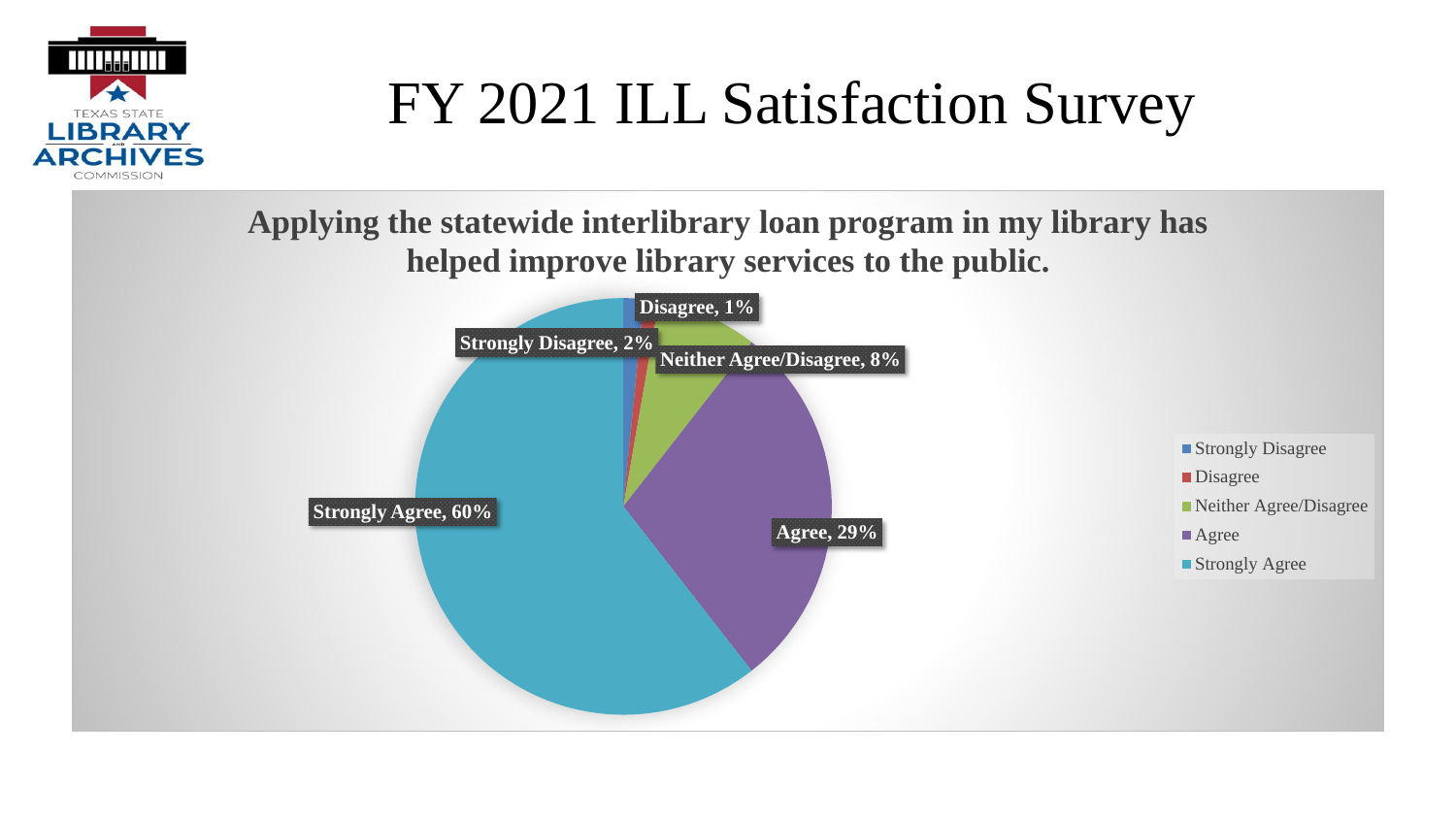

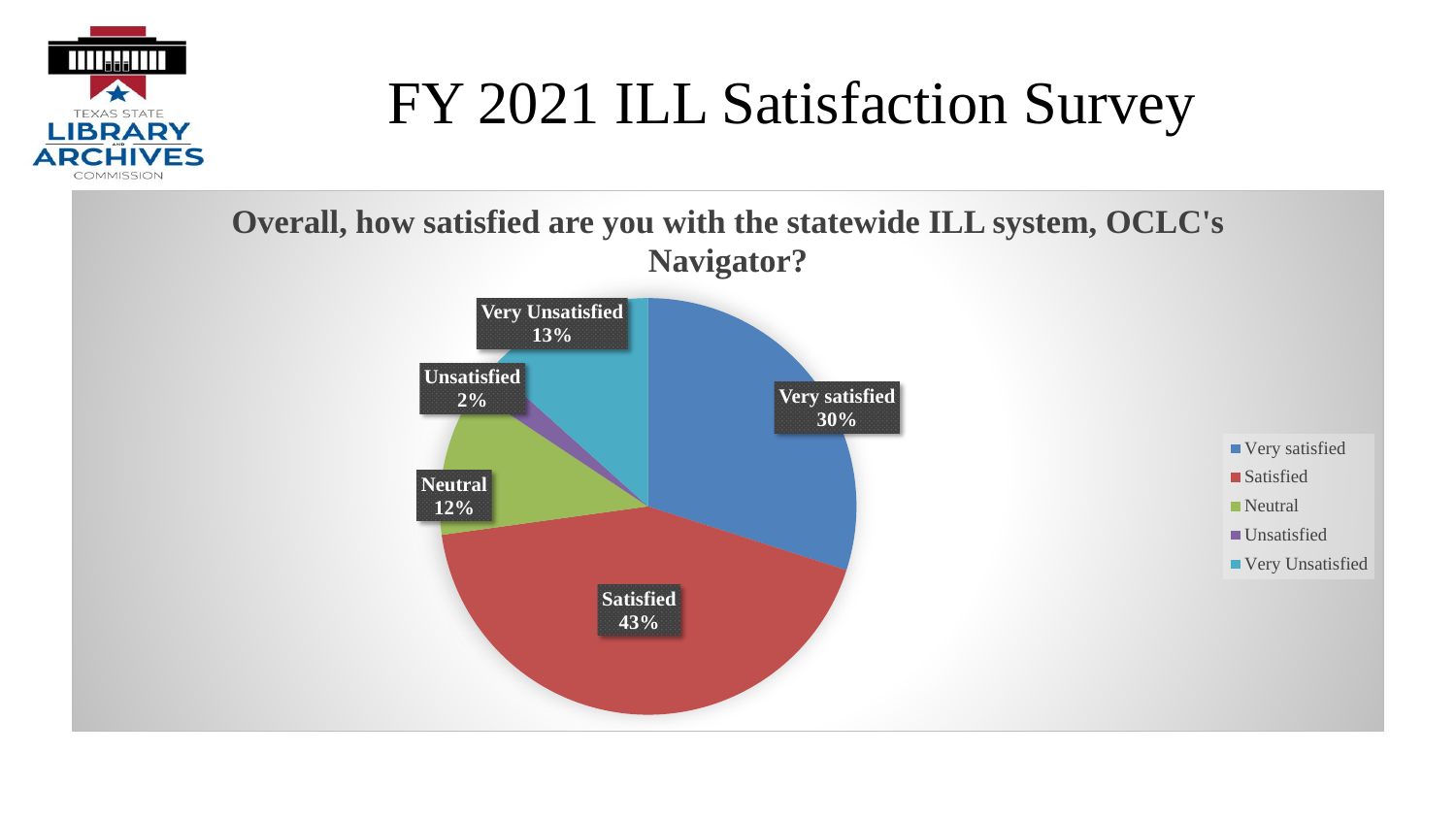

### Suggested improvements to the system

- Improve holdings maintenance process.
- Provide notifications for renewal requests.
- Determine when an item should go from overdue to lost.
- Interoperability between Navigator/NRE and ILS.
- Ability to undo actions made in error including "Shipped".
- Make the "Request Item" button more prominent on Texas Group Catalog.
- Improve communication on the status or requests and notifications that require action.
- Allow manual creation and editing of lender strings.
- Make it easier to order multiple copies of books for programs or book clubs.
- Improve courier service and delivery options.
- Provide list of suggested practices.
- Provide a way to safely loan genealogy materials.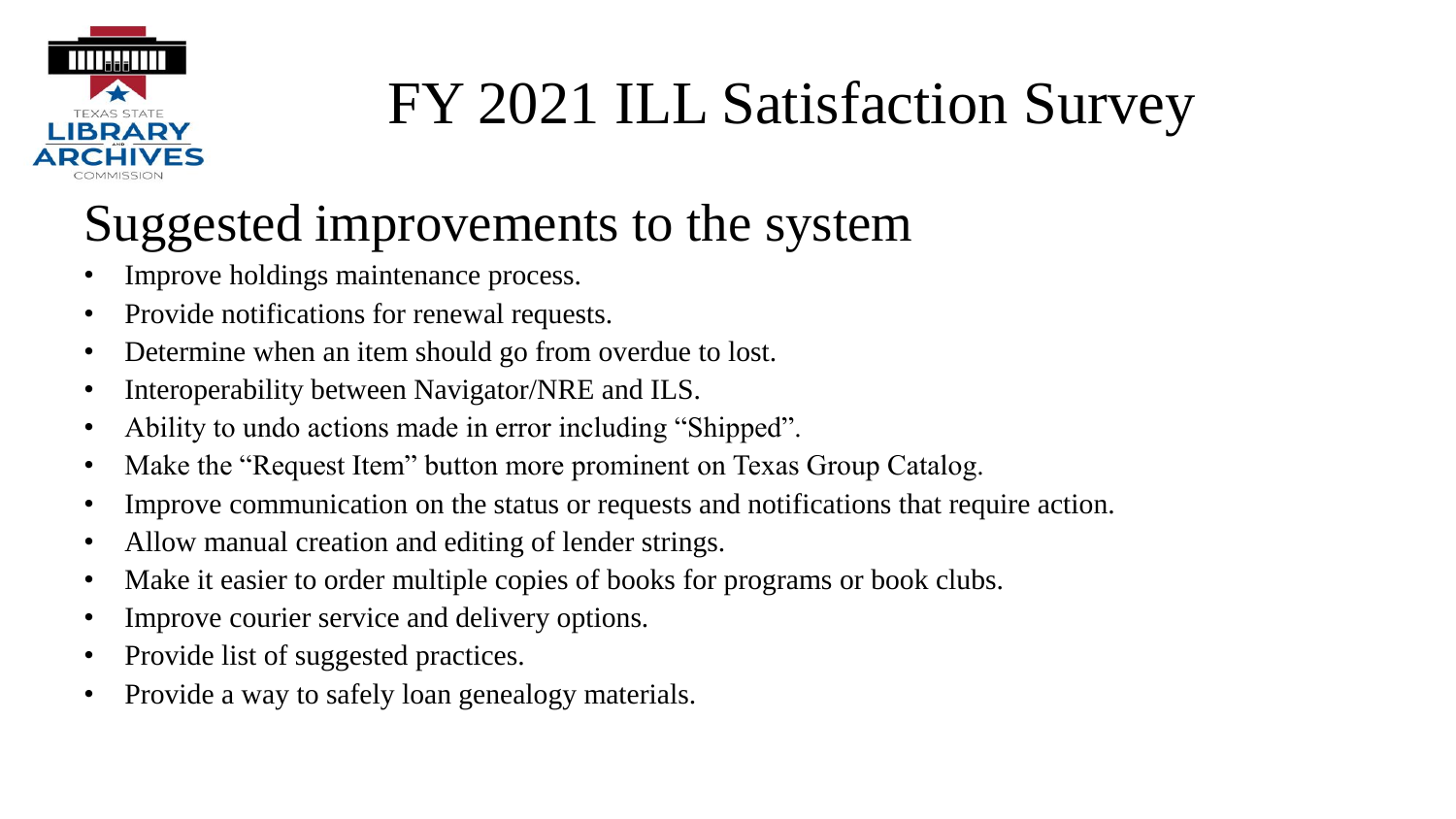

### Training suggestions

- Overview of the Navigator system for new staff and refresher course for existing staff.
- Overview of work queues in NRE accounts.
- Configuring NRE accounts with available collections and patron access and limits.
- Clarify how and when to use the "Report a Problem" link in NRE.
- Methods of keeping holdings up to date in WorldCat, Navigator, and the Texas Group Catalog.
- Searching for items in NRE and the Texas Group Catalog.
- Managing lost items from marking items lost to invoicing for lost items.
- Requesting articles through ILL and copyright laws.
- Updating patron permissions in Navigator.
- Creating and editing lender strings.
- How ILL and reference services work together.
- Accessing NRE and OCLC ILL statistics.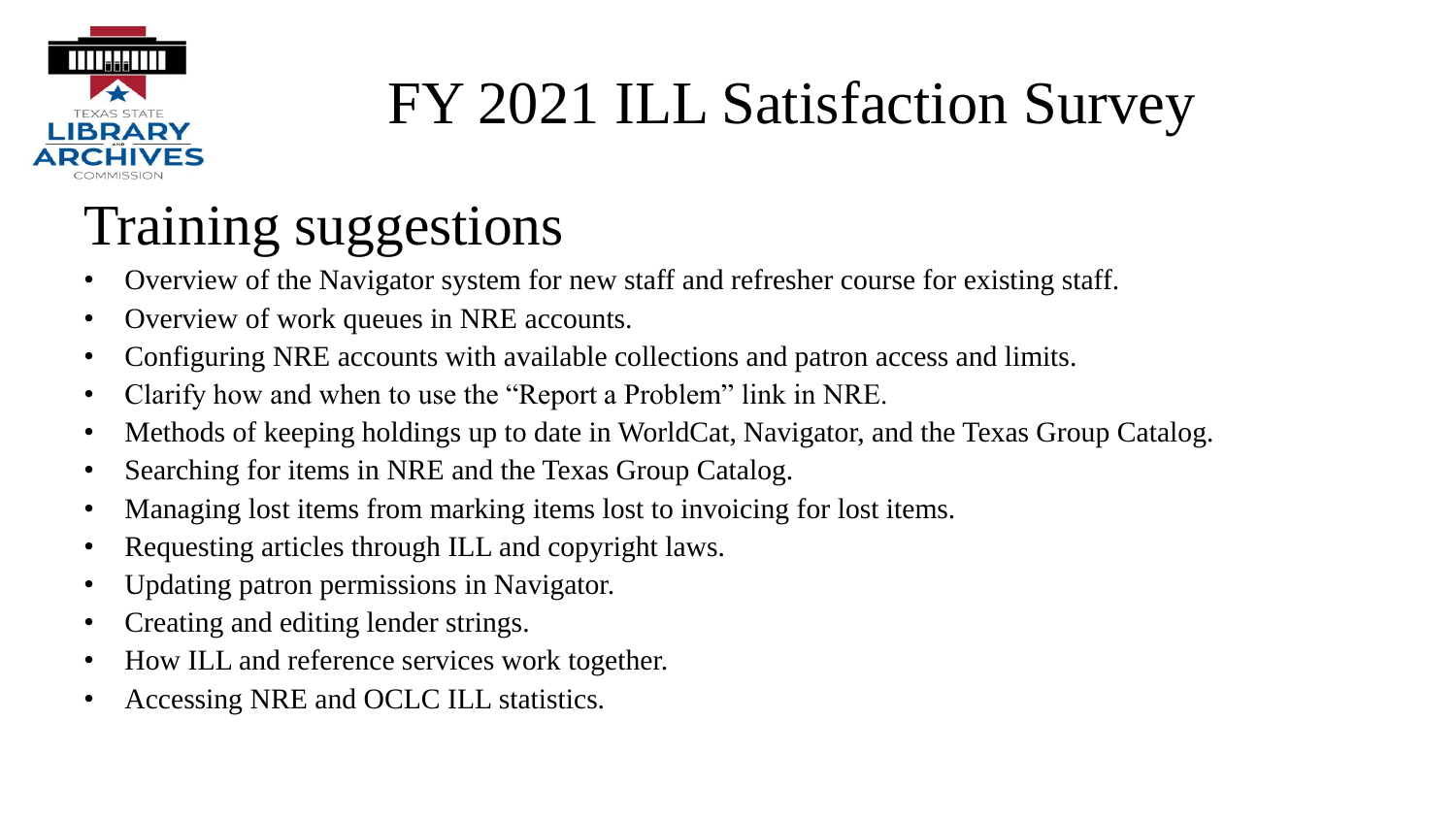

# ILL Training and Resources

### **TSLAC's ILL webpage**: <https://www.tsl.texas.gov/landing/ill.html>

#### **Navigator Resources for Libraries**

- NRE Help: <https://help.vdxhost.com/en/>
- OCLC Navigator Support Site: [https://help.oclc.org/Resource\\_Sharing/Navigator](https://help.oclc.org/Resource_Sharing/Navigator)
- Using WorldCat Navigator
- Navigator Training

#### **Navigator Training Materials**

- Recorded Navigator Training Tutorials for Staff
- [OCLC Navigator Training videos on YouTube](https://www.youtube.com/playlist?list=PLkN3y9CSC9DzcYGK-nQf_1LzQwc7j6Fu8)
- [Navigator Quick Reference](https://www.oclc.org/support/services/navigator/documentation/using.en.html) Print Guides

### **Coming soon: FAQ section on the ILL webpage!**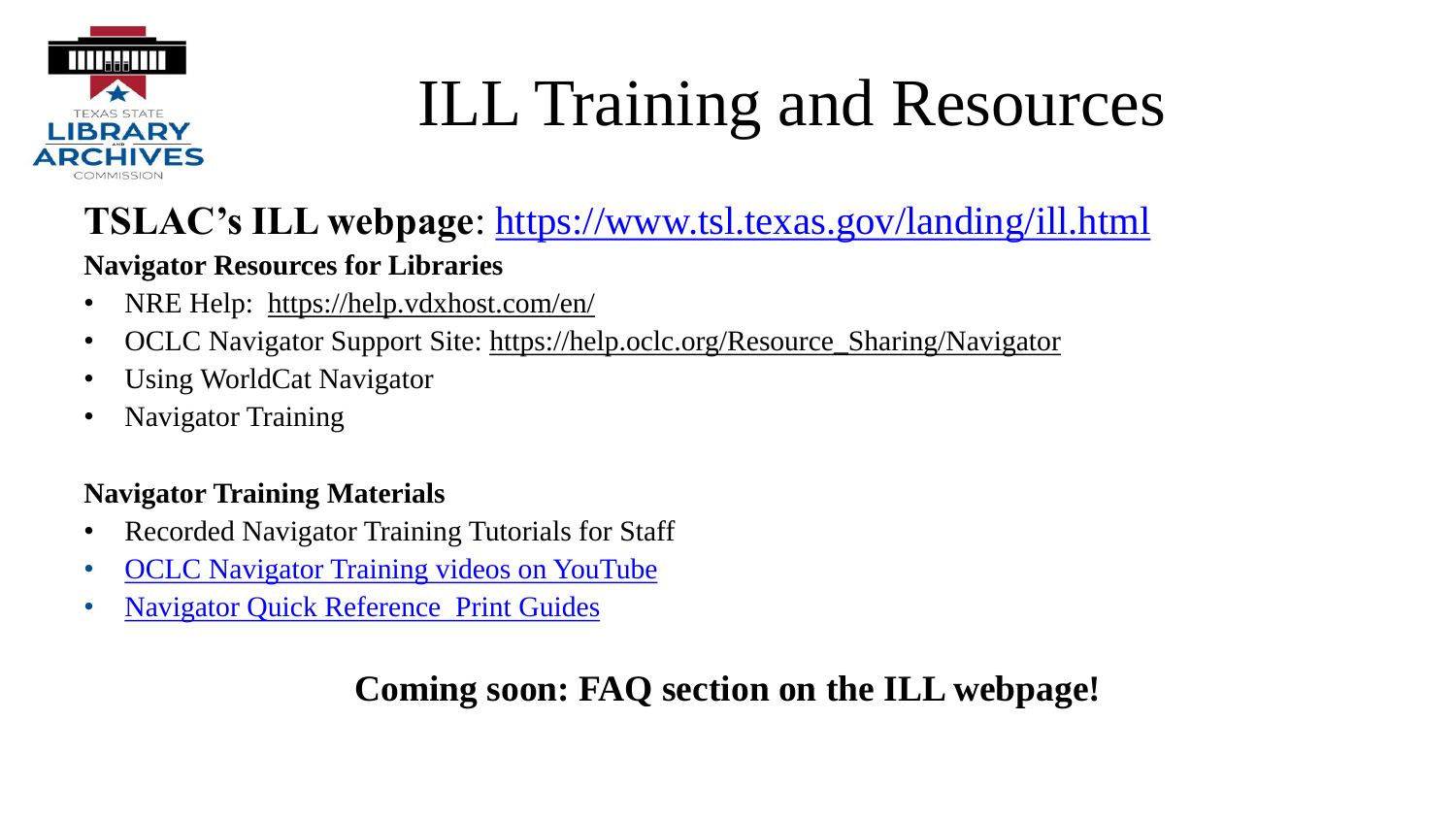

# Navigator System Configurations

- Libraries can choose to allow patron-initiated requests, with or without review by staff.
- Libraries can allow requests not filled by Texas libraries can go out to WorldShare ILL for fulfillment by other states.
- Libraries determine the number of requests allowed at a time and which patron statuses are eligible to request items.
- Libraries establish which collections they will lend through  $\prod$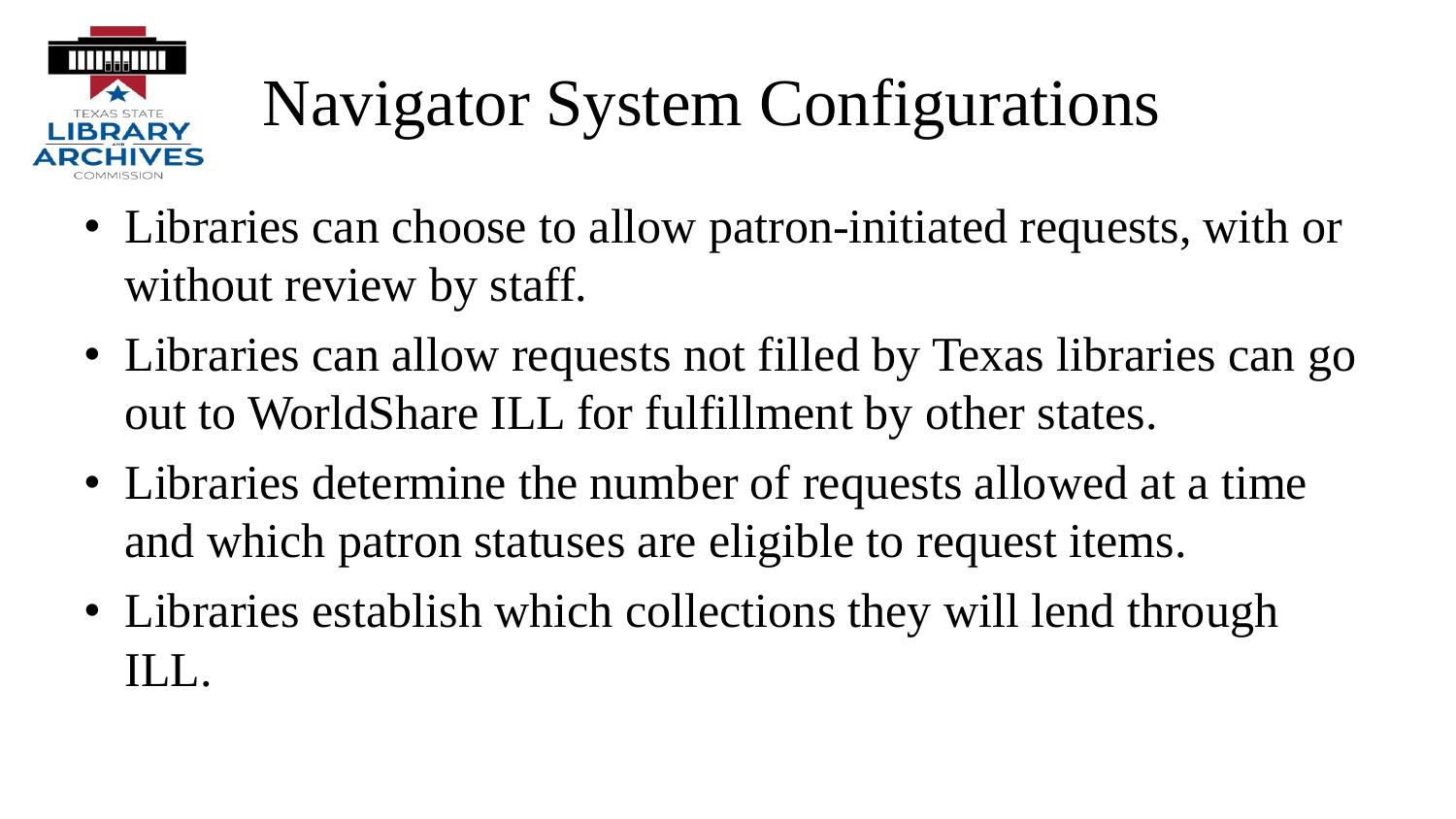

## ILL Activity

|                         | <b>Total</b><br><b>Borrows</b><br>processed | <b>Borrows filled</b><br>in NRE/VDX | <b>Borrows filled in</b><br><b>WorldShare ILL</b> | <b>Total</b><br>Lends<br>processed | Lends filled in<br><b>NRE/VDX</b> | Lends filled in<br><b>WorldShare</b><br>ILL |
|-------------------------|---------------------------------------------|-------------------------------------|---------------------------------------------------|------------------------------------|-----------------------------------|---------------------------------------------|
| <b>Fiscal Year 2019</b> | 254,055                                     | 169,783<br>(67%)                    | 84,272<br>(33%)                                   | 158,743                            | 113,273<br>$(71\%)$               | 45,470<br>(29%)                             |
| <b>Fiscal Year 2020</b> | 161,920                                     | 122,481<br>(76%)                    | 39,439<br>(24%)                                   | 100,456                            | 70,542<br>$(70\%)$                | 29,914<br>$(30\%)$                          |
| <b>Fiscal Year 2021</b> | 156,590                                     | 105,600<br>(67%)                    | 50,990<br>(33%)                                   | 101,172                            | 72,563<br>(72%)                   | 28,609<br>(28%)                             |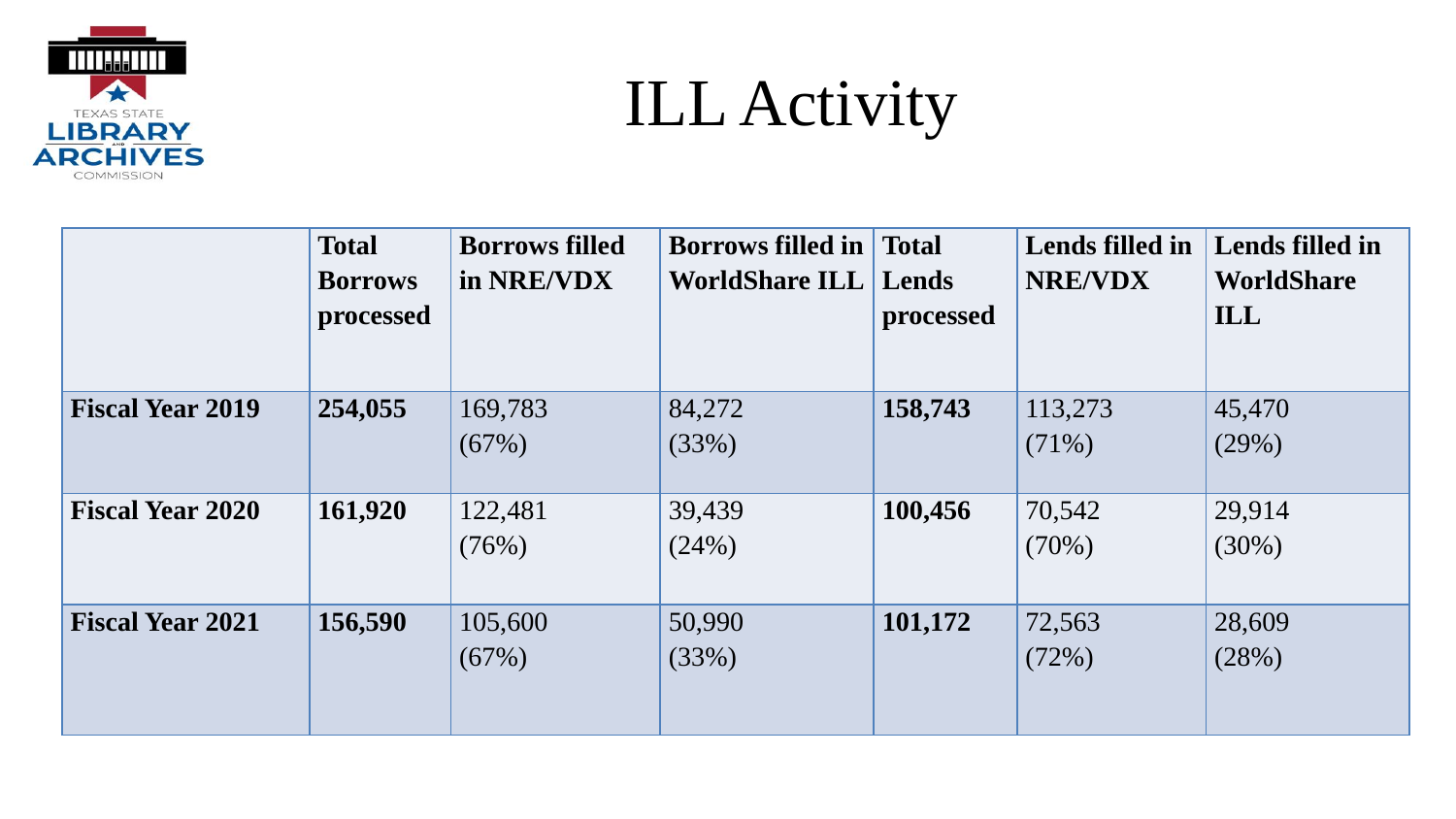

- OCLC has announced it will retire Navigator from its resource sharing offerings in 2024.
- TSLAC will be posting a competitive procurement solicitation for a new statewide resource sharing system for Texas public libraries in FY 2022.
- Texas public libraries will continue to use and have access to OCLC's Navigator through *at least* August 2023.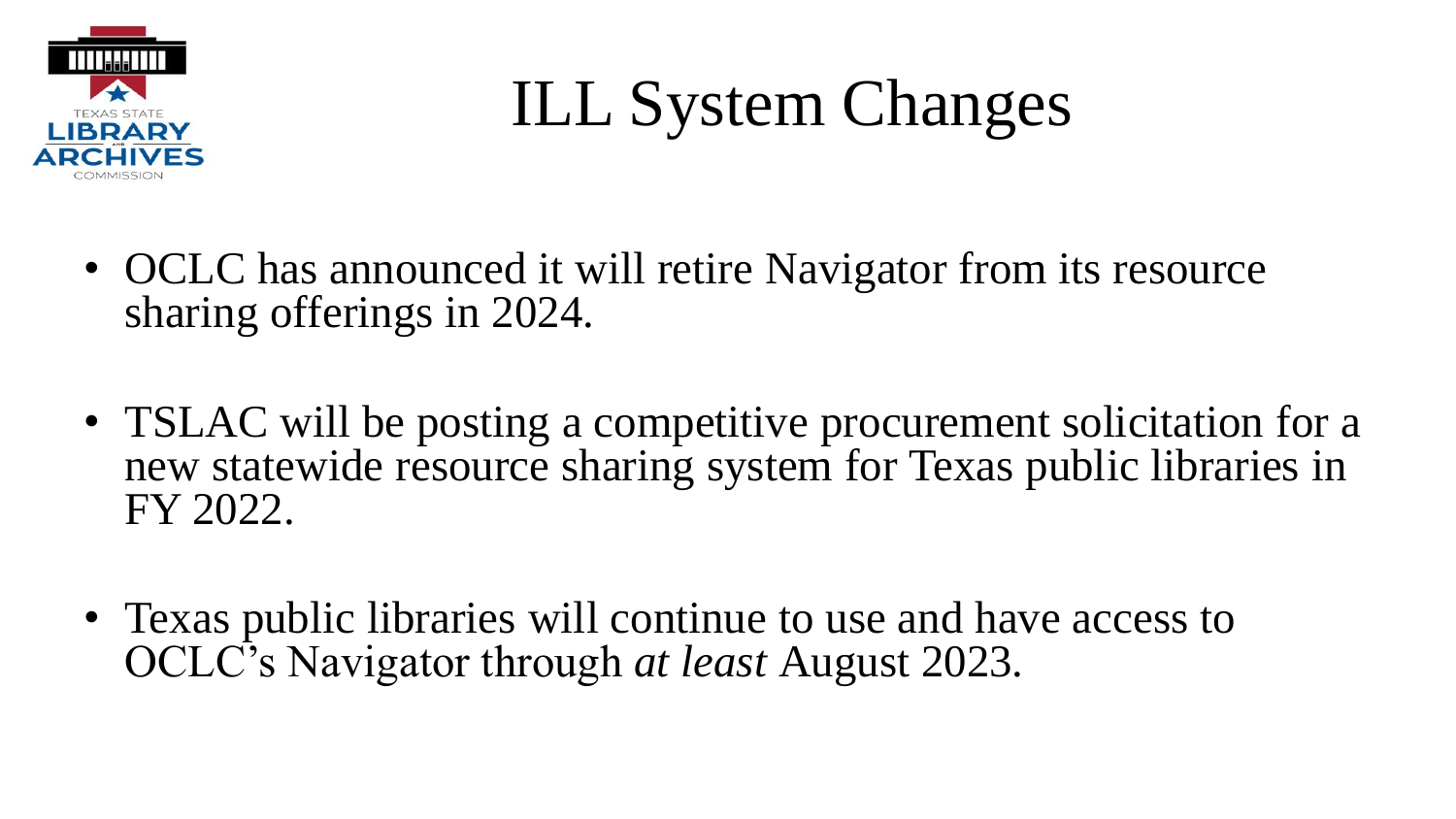

### **What libraries can do now:**

- Document your current Integrated Library System (ILS) including the version.
- Determine if you have NCIP/SIP2 and Z39.50 functionality available through your ILS, if they are enabled, and if there is a cost associated.
- Note the source of your cataloging records:
	- Provided by vendors or third-party record services
	- Cataloging or CatExpress subscription
	- Original or copy cataloging
	- On-the-fly records
- Consider upcoming weeding projects:
	- CREW: A weeding manual:<https://www.tsl.texas.gov/ld/pubs/crew/index.html>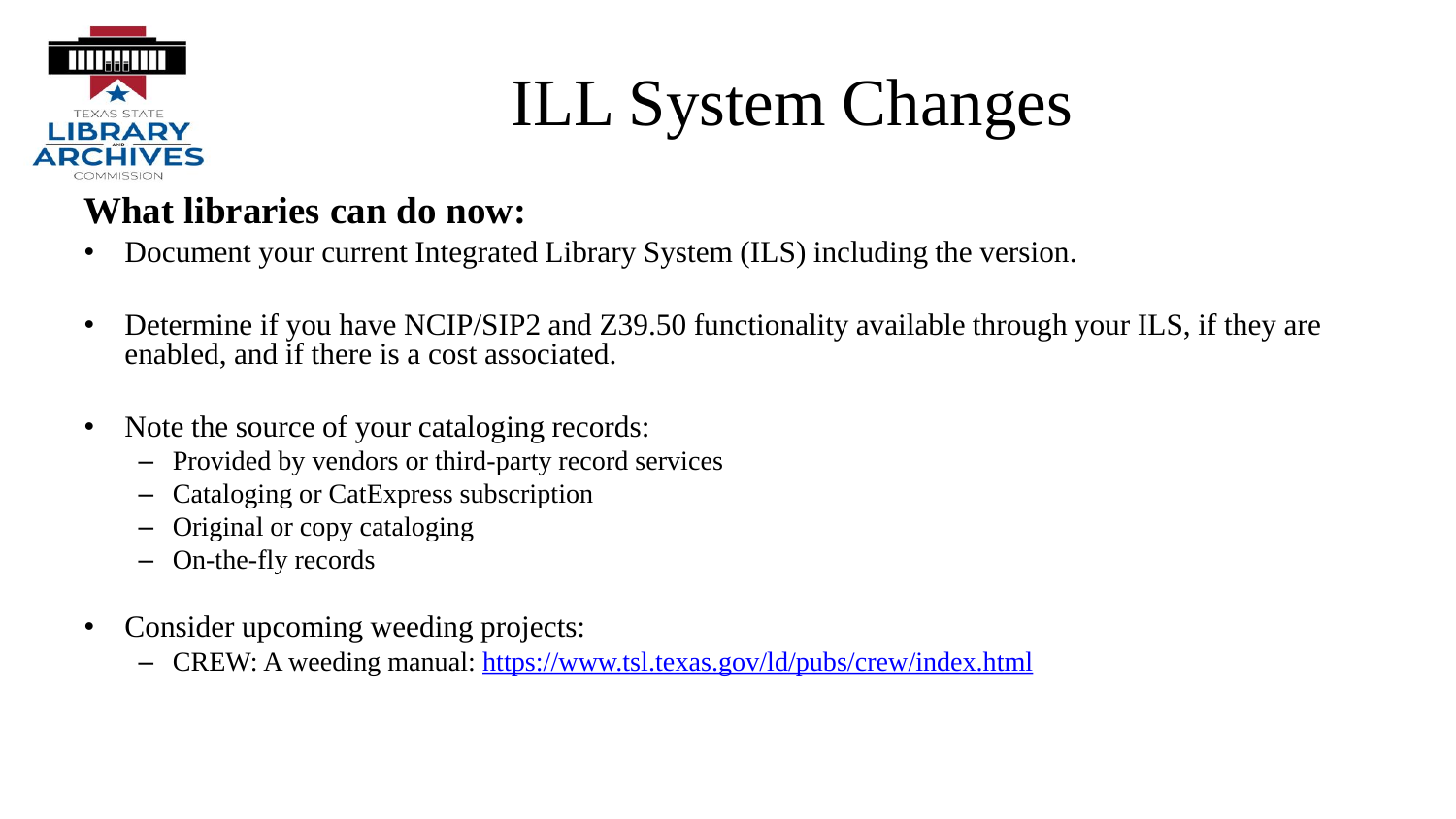

Update your holdings in OCLC WorldCat/Texas Group Catalog

• Data Sync & CatExpress

Opportunity for Texas Navigator Libraries to update all current holdings at no additional charge:<https://www.oclc.org/oclc-forms/en/worldcat-holdings-update-project.html>

The deadline for submitting requests to OCLC through their website is May 31, 2022. This option is available for only a limited time, so submit your request now to ensure your library's holdings update is scheduled. All data submissions must be received by OCLC by June 15, 2022.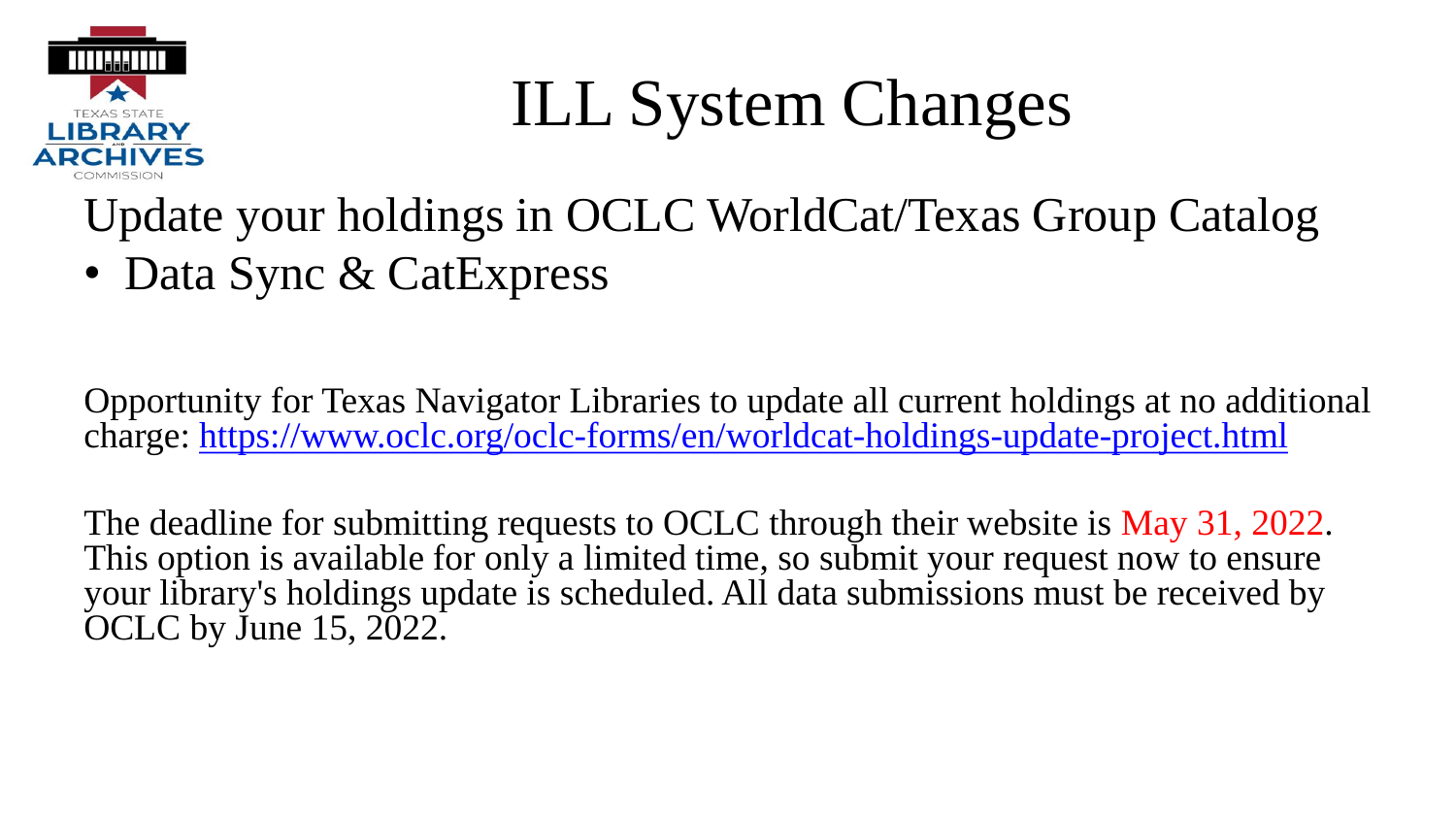

Consider providing feedback of preferred functionalities or improvements:

- Holdings maintenance
- Workflows
- Lending strings
- Book clubs
- Article requesting
- Staff/public interfaces

Email: [shayes@tsl.texas.gov](mailto:shayes@tsl.texas.gov)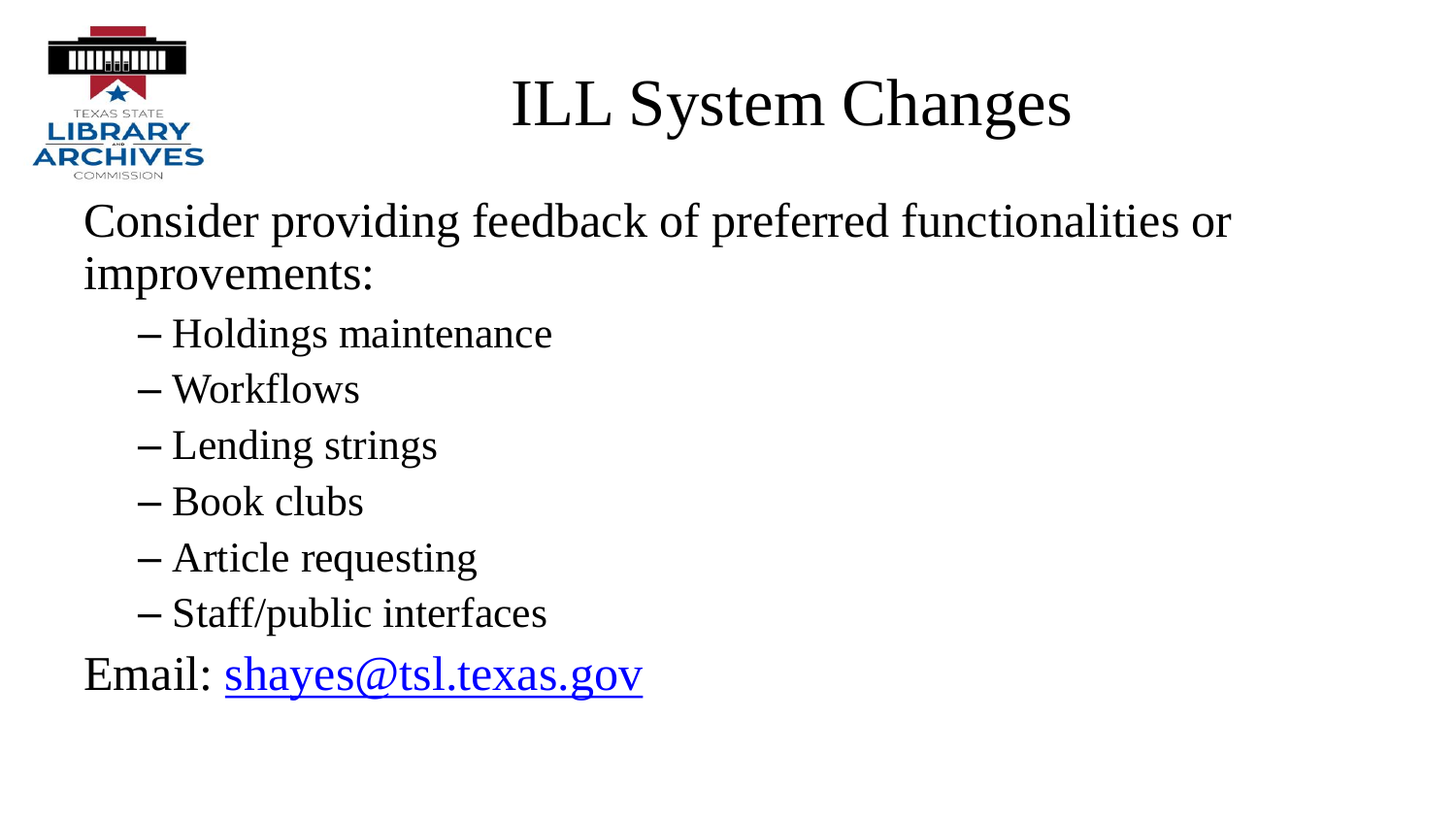# FY 2022 ILL Lending Reimbursement Program

Funded by the Institute of Museum and Library Services' Grants to States Program, TSLAC is able to reimburse libraries for a portion of their direct, out-of-pocket costs associated with statewide ILL participation.

Eligible costs may include:

- Shipping costs and supplies
- Statewide courier subscription fees
- Staff time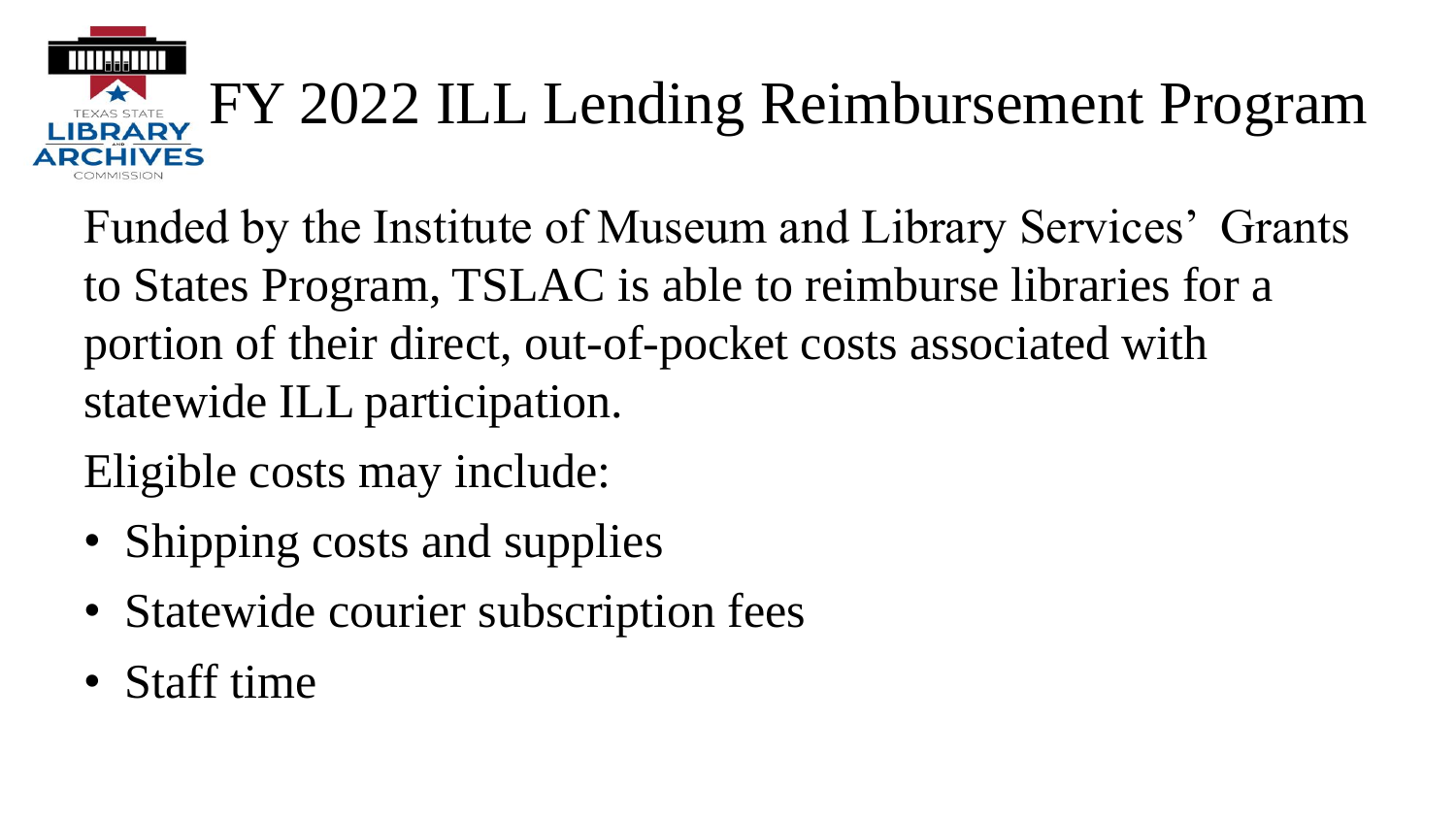### TTTT:I:ITTTT FY 2022 ILL Lending Reimbursement Program VFS

#### **Texas Public Libraries:**

- Must be live on the Navigator ILL system.
- Must have provided lends to Texas Navigator libraries between August 1, 2021– July 31, 2022.
- There are no minimum lends required for participation.
- Must submit in the Grant Management System portal starting May 3, 2022:
	- Participation Signature Form due July 14, 2022
	- Performance Certification Form due August 31, 2022

#### **Texas Academic Libraries:**

- Must have agreed to make their collections available to request by Navigator libraries through the Texas Group Catalog.
- Must submit in the Grant Management System portal starting May 3, 2022:
	- Application Certification Form due July 14, 2022
	- Participation Certification Form due August 31, 2022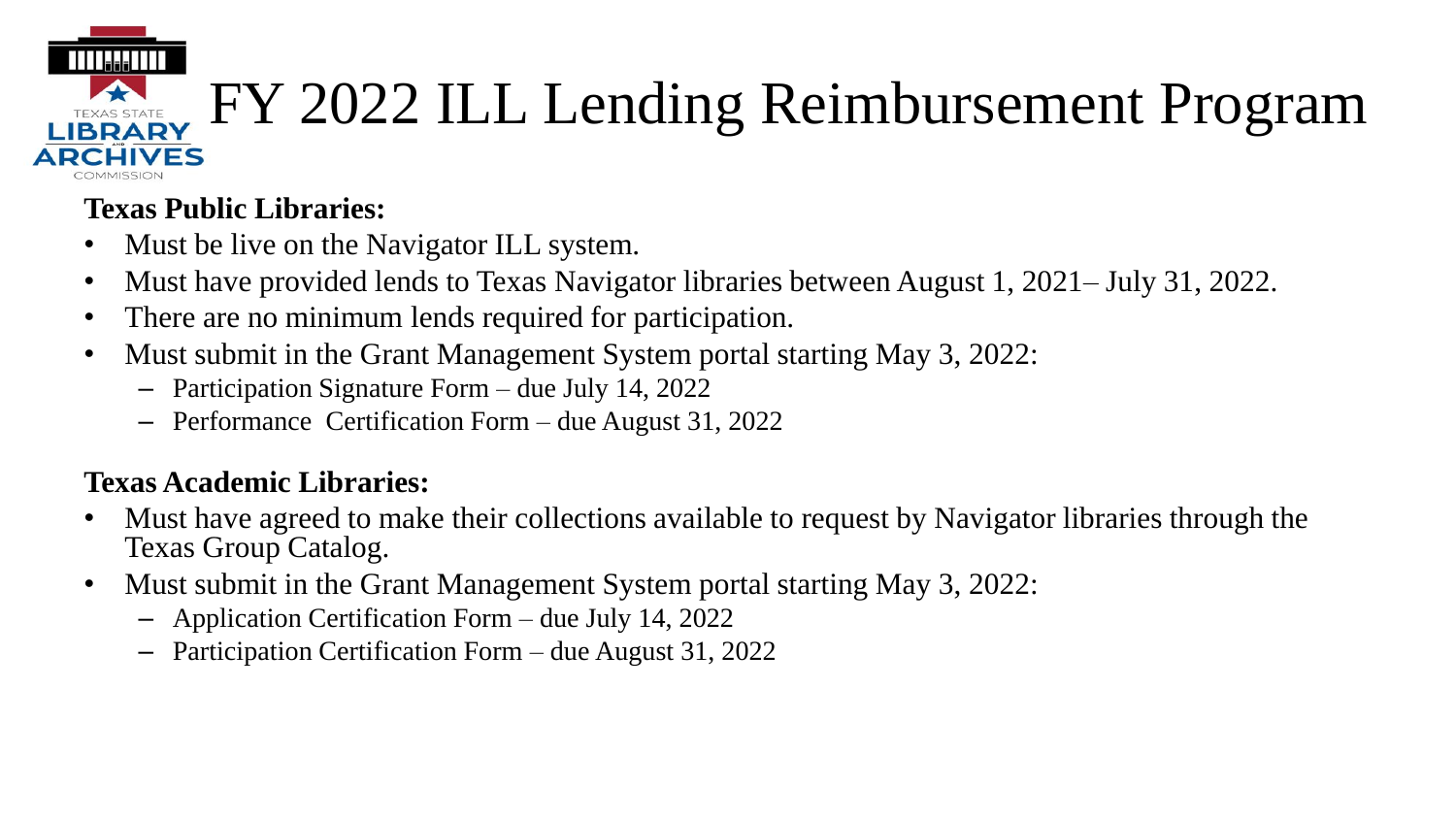#### FY 2022 ILL Lending Reimbursement Program TEXAS STATE **ADCHIVES**

### **Program Timeline**

- **May 3, 2022:** Webinar: FY 2022 ILL Lending Reimbursement Program Overview for Texas Libraries, 10:00 a.m. - 11:00 a.m. Register at<https://www.tsl.texas.gov/ld/ill2022>.
- **May 3, 2022:** Access opens to opt-in to the FY2022 ILL Lending Reimbursement Program in the Grant Management System (GMS) portal at [https://grants.tsl.texas.gov/.](https://grants.tsl.texas.gov/)
- **July 14, 2022:** Deadline to submit completed Participation Signature form in the GMS portal, signed by authorized legal entity signatory.
- **August 17, 2022:** TSLAC will notify libraries of total eligible lends and award amounts and begin accepting Performance Certification forms through the GMS portal.
- **August 31, 2022:** Deadline to submit completed Performance Certification form in GMS, signed by Library Director.
- **September 2022:** Reimbursement payments dispersed to legal entities (cities, counties, universities).
- **December/January:** Single Audit Certification forms are sent out to all participants.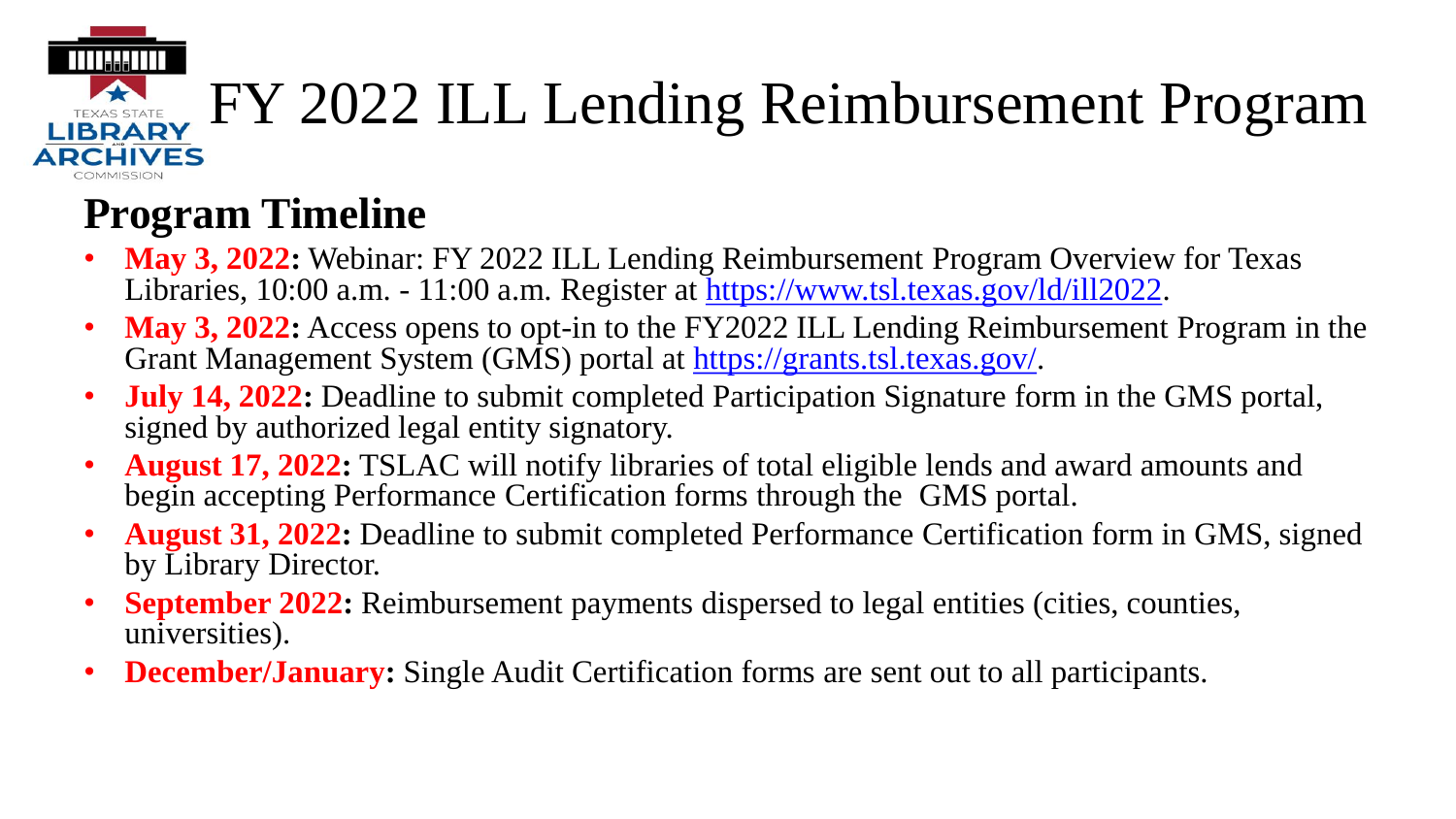

Participating libraries are reimbursed on a per-lend basis

- No minimum number of lends are required
- Managed through TSLAC's online Grant Management System
- FY 2021: \$6.94 per lend
- FY 2020: \$8.17 per lend

<https://www.tsl.texas.gov/ld/ill2022>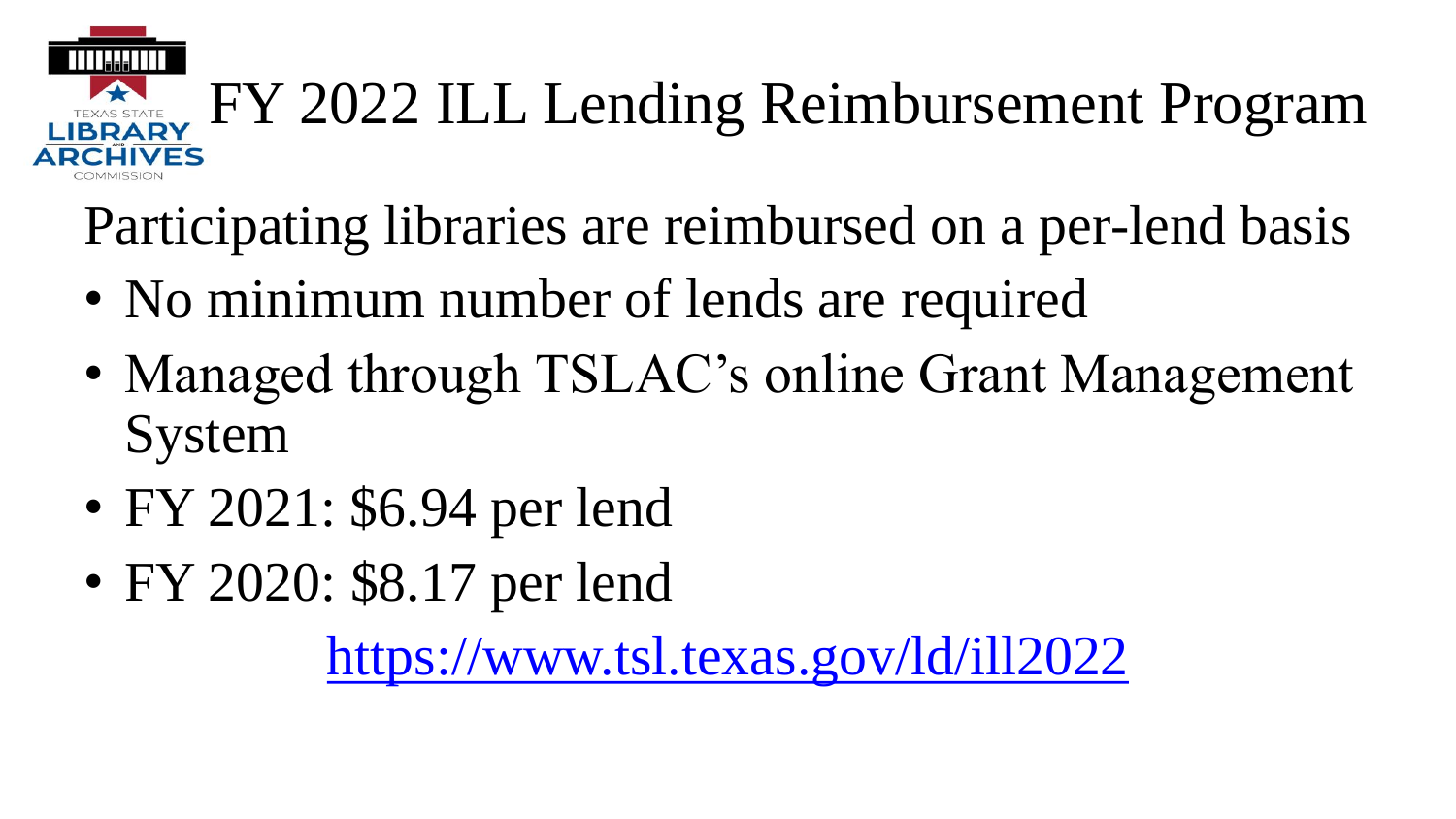

### Get Involved and Stay Updated

• **Subscribe to the Navigator ILL Listserv:**

<https://lists.state.tx.us/mailman/listinfo/navigator-ill>

- **Subscribe to the Library Development and Networking Blog:** <https://www.tsl.texas.gov/ld/librarydevelopments/>
- **Continuing Education Calendar:**

<https://www.tsl.texas.gov/ld/librarydevelopments/ce-calendar/>

• **Review the Request for Information (RFI) and provide feedback:** <http://www.txsmartbuy.com/esbddetails/view/306-21-0438> (Use Google Chrome browser for best results.)